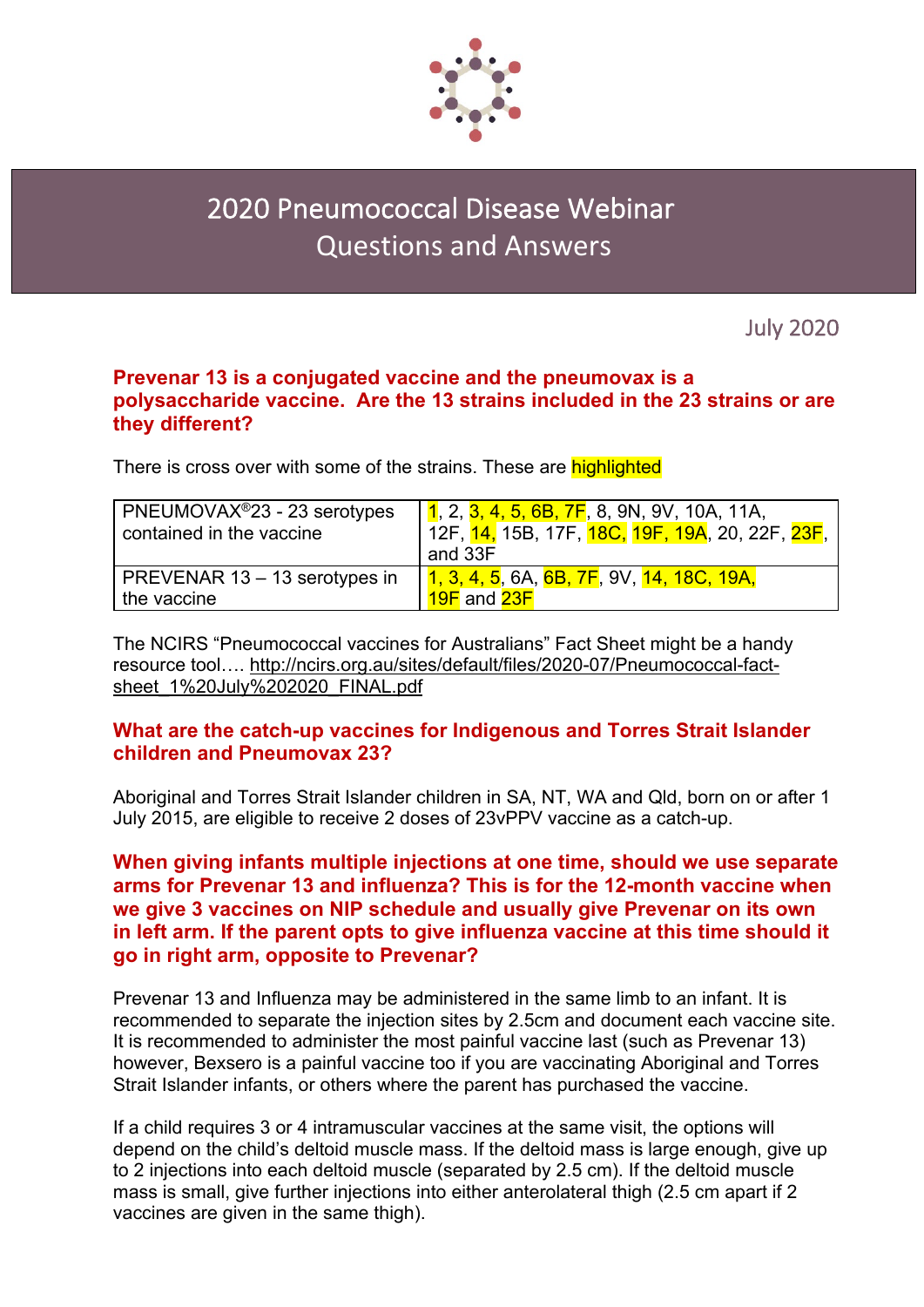If you are experienced with using the ventrogluteal area, you have the option to give one injection into each ventrogluteal area.

Both Prevenar 13 and Influenza vaccines are reactogenic in young children. Both vaccines may induce a febrile response. It is important for providers to discuss fever management with parents and recommend they have infant paracetamol on hand at home.

#### The Immunisation Handbook states: **Children who need both influenza and 13vPCV**

*Children can receive 13vPCV and inactivated influenza vaccine at the same visit if they need both vaccines. One study found a slightly higher risk of fever and febrile convulsions in children aged 6 months to <5 years (especially those aged 12–24 months) when they received inactivated trivalent influenza vaccine and 13vPCV at the same time, compared with receiving the vaccines separately. The risk was about 18 more cases per 100,000 doses in children aged 6 months to <5 years. The highest risk was 45 per 100,000 doses in children aged 16 months. This is a relatively small risk increase.*

*A later study did not show an association between co-administering these 2 vaccines and febrile seizures.*

# **If the patient is 65 years of age or older, and does not have a chronic condition eg lung issues, diabetes etc, is it true that they do not receive a Pneumovax 23, but get a Prevenar 13 when they turn 70yrs?**

That is correct. If the person is non-Aboriginal and does not have medical risk conditions, they are recommended to receive Prevenar 13 vaccine at 70 years of age instead of Pneumovax 23 vaccine at 65.

If the person is Aboriginal and does not have medical risk conditions, they are recommended to receive Prevenar 13 at 50 years followed by x 2 doses Pneumovax 23.

If individuals have certain risk factors, they are recommended to receive x 1 Prevenar 13 vaccine and x 2 Pneumovax 23 vaccines, but providers will need to check if they meet funded vaccine criteria or not.

## **If a patient with T2DM had his pneumovax 23 at 69yo, he would get the pcv13 at 70yo as scheduled. Will he need another Pneumovax 23 as per the flowchart for people at medical risk? If so, when and how many more doses?**

If your patient had 23vPPV at 69 years of age, he should have a Prevenar 13 at 70 years of age (12 months after the 23vPPV dose). This is NIP funded. He is recommended to receive a second dose of 23vPPV. This dose is recommended to be given 12 months after the Prevenar 13 dose and a minimum interval of 5 years after the first dose (whichever is later), but this dose is not funded.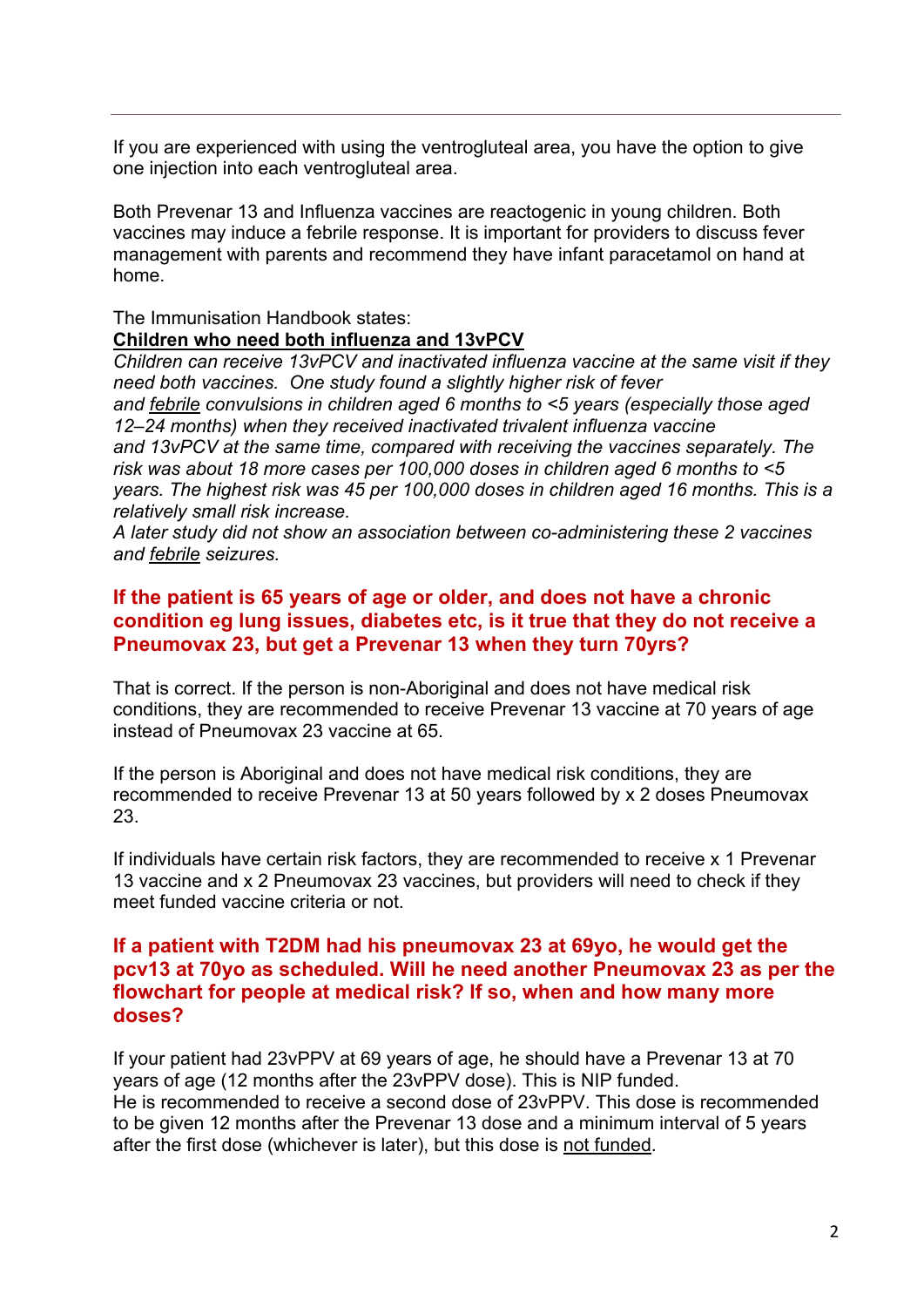#### **If a non-indigenous person with diabetes who has had Pneumovax 23 vaccinations at < 65 years of age, and is due for 2nd and not yet 70, do they wait until 70 to get funded or have Prevenar 13 now?**

Pneumococcal vaccines are recommended for a person with diabetes; however, they are not funded. The patient is recommended to receive Prevenar 13 vaccine now, followed by 2 doses of Pneumovax 23 vaccine, but they would need to be purchased on private script. This individual will not need another dose of Prevenar 13 vaccine when they are 70.

#### **Does a patient with a previous episode of pneumonia have funded vaccination on the new NIP?**

If the episode pneumonia was diagnosed as Invasive Pneumococcal Disease (IPD), the patient would be eligible for funded pneumococcal vaccines.

#### **Is the pneumococcal vaccine funded for smokers?**

No. It is certainly recommended to provide protection to smokers but is not currently funded through the NIP. It would need to be self-funded.

#### **If there is only limited reduction in immune response from Pneumovax 23, why do we use it?**

Even if protection is limited, Pneumovax 23 provides protection from 23 strains of *s. pneumoniae* so is beneficial for our patients and our communities.

#### **Do pneumococcal vaccines reduce carriage rates?**

Pneumococcal vaccination plays an important role in herd immunity. The NCIRS Fact Sheet "Pneumococcal vaccines" discusses the positive impact pneumococcal vaccine have had on carriage: "*A booster of pneumococcal vaccine at 12 months of age leads to greater reduction in carriage, which in turn, results in better herd protection*". Another paper, "The fundamental link between pneumococcal carriage and disease" https://doi.org/10.1586/erv.12.53 summarizes pneumococcal conjugate vaccine are known to reduce carriage acquisition and density, resulting in reduced risk of pneumococcal disease.

## **Why has the age for funded vaccination changed from 65 to 70 years?**

According to the evidence, the risk of IPD increases as we age. The incidence of IPD is much greater from 70 years of age that from 65 to 69 years. Pneumococcal vaccine effectiveness reduces over time so moving the age of vaccination to 70 years will provide better protection as people age. Prevenar 13 will also provide more assured protection against community acquired pneumonia.